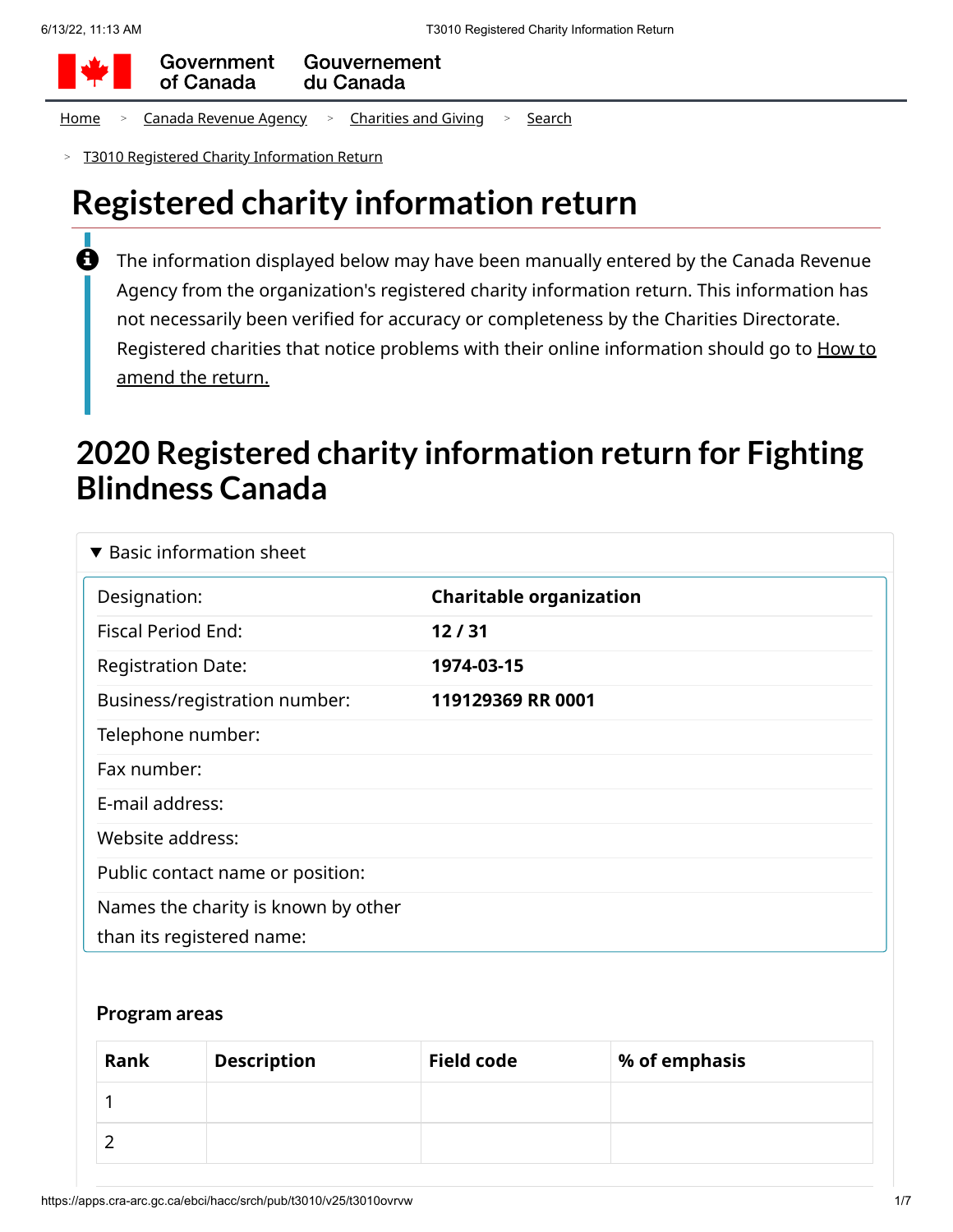| Rank | <b>Description</b> | <b>Field code</b> | % of emphasis |
|------|--------------------|-------------------|---------------|
|      |                    |                   |               |

### $\blacktriangledown$  Section A - Identification

## **Position, operations, designation**

Web address (if applicable)

#### **www.fightingblindness.ca**

### **Question A1**

1510 Was the charity in a subordinate position to a head body? **No**

### **Question A2**

1570 Has the charity wound-up, dissolved, or terminated operations? **No**

## **Question A3**

1600 Is the charity designated as a public foundation or private foundation? **No**

#### ▼ Section B - Directors/Trustees and Like Officials

All charities must complete Form T1235, [Directors/Trustees](https://apps.cra-arc.gc.ca/ebci/hacc/srch/pub/t3010/v25/t3010DrctrsTrstsLkOffcls_dsplyovrvw) and Like Officials Worksheet. Only the public information section of the worksheet is available to the public. Charities subject to the Ontario *Corporations Act* must also complete Form RC232, *Director/Officer Worksheet and Ontario Corporations Information Act Annual Return*.

 $\blacktriangledown$  Section C - Programs and general information

## **Ongoing/new programs and general information**

## **Question C1**

1800 Was the charity active during the fiscal period?

**Yes**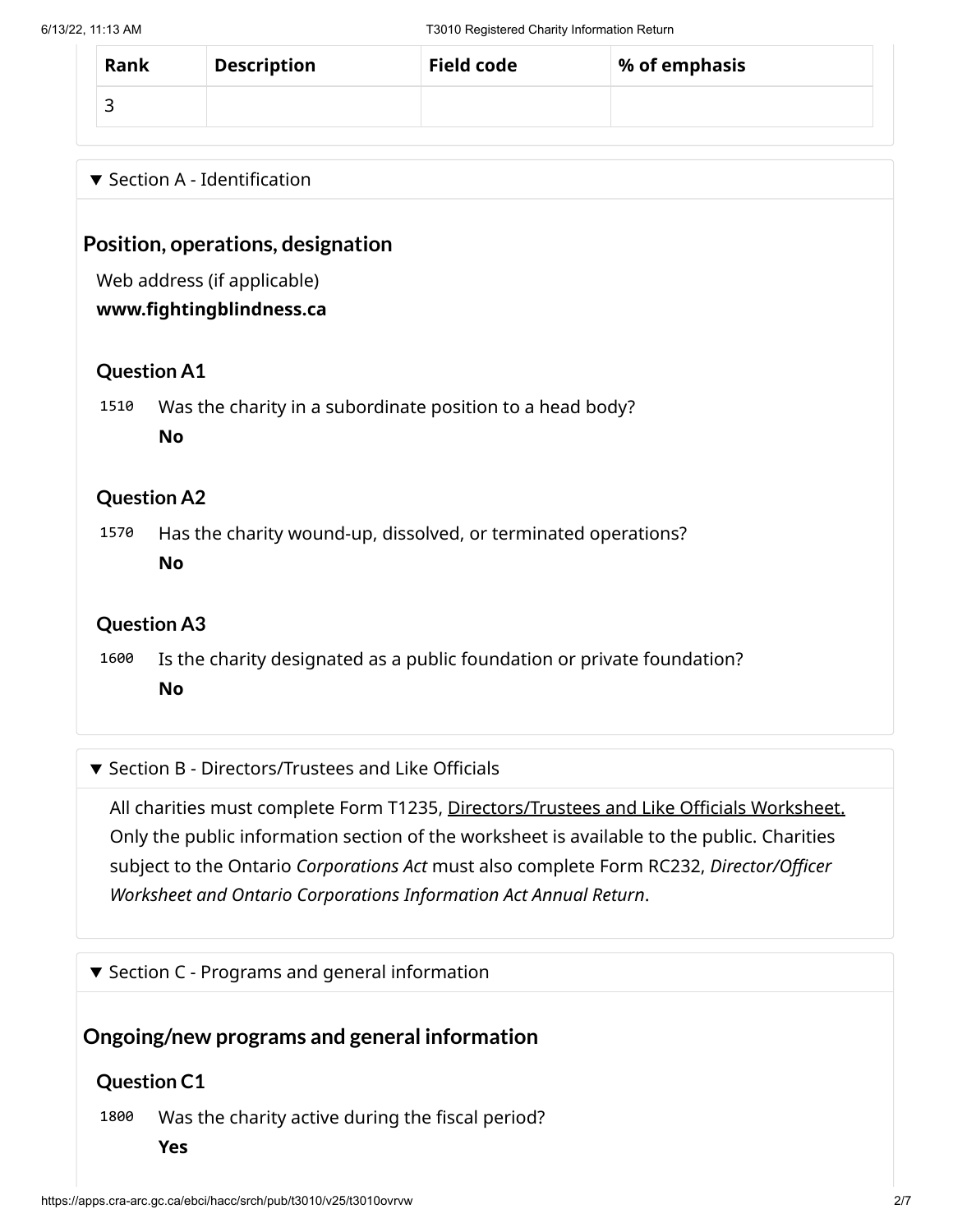#### **Question C2**

Describe all **ongoing** and **new** charitable programs the charity carried on this fiscal period to further its purpose(s) (as defined in its governing documents). "Programs" includes all of the charitable activities that the charity carries out on its own through employees or volunteers as well as through qualified donees and intermediaries. The charity may also use this space to describe the contributions of its volunteers in carrying out its activities, for example, number of volunteers and/or hours. **Do not** include the names of employees or volunteers. Grant-making charities should describe the types of organizations they support. **Do not** describe fundraising activities in this space.

Ongoing programs

**The Foundation Fighting Blindness leads the fight against blindness by advancing retinal disease research, education and public awareness. To advance retinal disease research we fund qualified donees, researchers and clinicians to investigate treatments and cures for retinal diseases. We educate the public and those affected by vision loss on retinal diseases, their impacts on individuals, and the latest research in to treatments and cures. We do this online, through publications, and at in-person events. We also raise public awareness about retinal disease and related research.**

New programs

#### **Question C3**

2000 Did the charity make gifts or transfer funds to qualified donees or other organizations? **Yes**

You **must** complete Form T1236, Qualified donees worksheet/Amounts provided to other organizations. Form T1236 is now available to you on the Overview page.

#### **Question C4**

2100 Did the charity carry on, fund, or provide any resources through employees, volunteers, agents, joint ventures, contractors, or any other individuals, intermediaries, entities, or means (other than qualified donees) for any activity/program/project outside Canada? **Yes**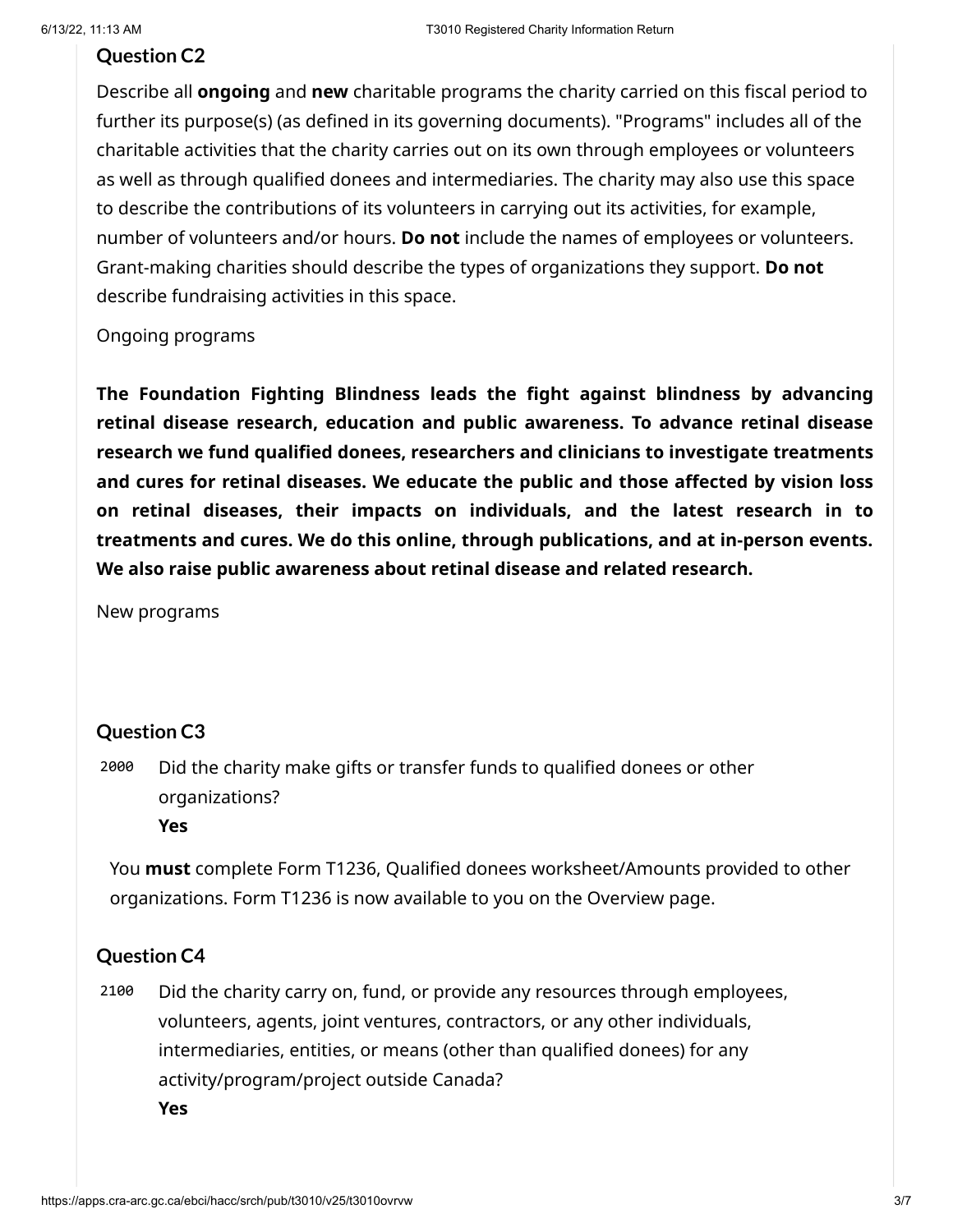You **must** complete Schedule 2, Activities outside Canada. Schedule 2 is now available to you on the Overview page.

## **Question C5 Public policy dialogue and development activities**



**f** This question has been removed.

# **Question C6**

If the charity carried on fundraising activities or engaged third parties to carry on fundraising activities on its behalf, select all fundraising methods that it used during the fiscal period.

## **Types of fundraising methods**

#### *(Select all that apply)*

- 2500 Advertisements/print/radio/TV commercials
- 2510 Auctions
- 2530 Collection plate/boxes
- 2540 Door-to-door solicitation
- 2550 Draws/lotteries
- 2560 Fundraising dinners/galas/concerts
- 2570 Sales
- 2575 Internet
- 2580 Mail campaigns
- 2590 Planned-giving programs
- 2600 Targeted corporate donations/sponsorships
- 2610 Targeted contacts
- 2620 Telephone/TV solicitations
- 2630 Tournament/sporting events
- 2640 Cause-related marketing
- 2650 <del>O</del> Other

## **Question C7**

2700 Did the charity pay external fundraisers?

**Yes**

You **must** complete the following lines, and complete Schedule 4, Confidential data, Table

1. Schedule 4 is now available to you on the Overview page.

5450 (a) Enter the gross revenue collected by the fundraisers on behalf of the charity. **CAN\$ 267,397.00**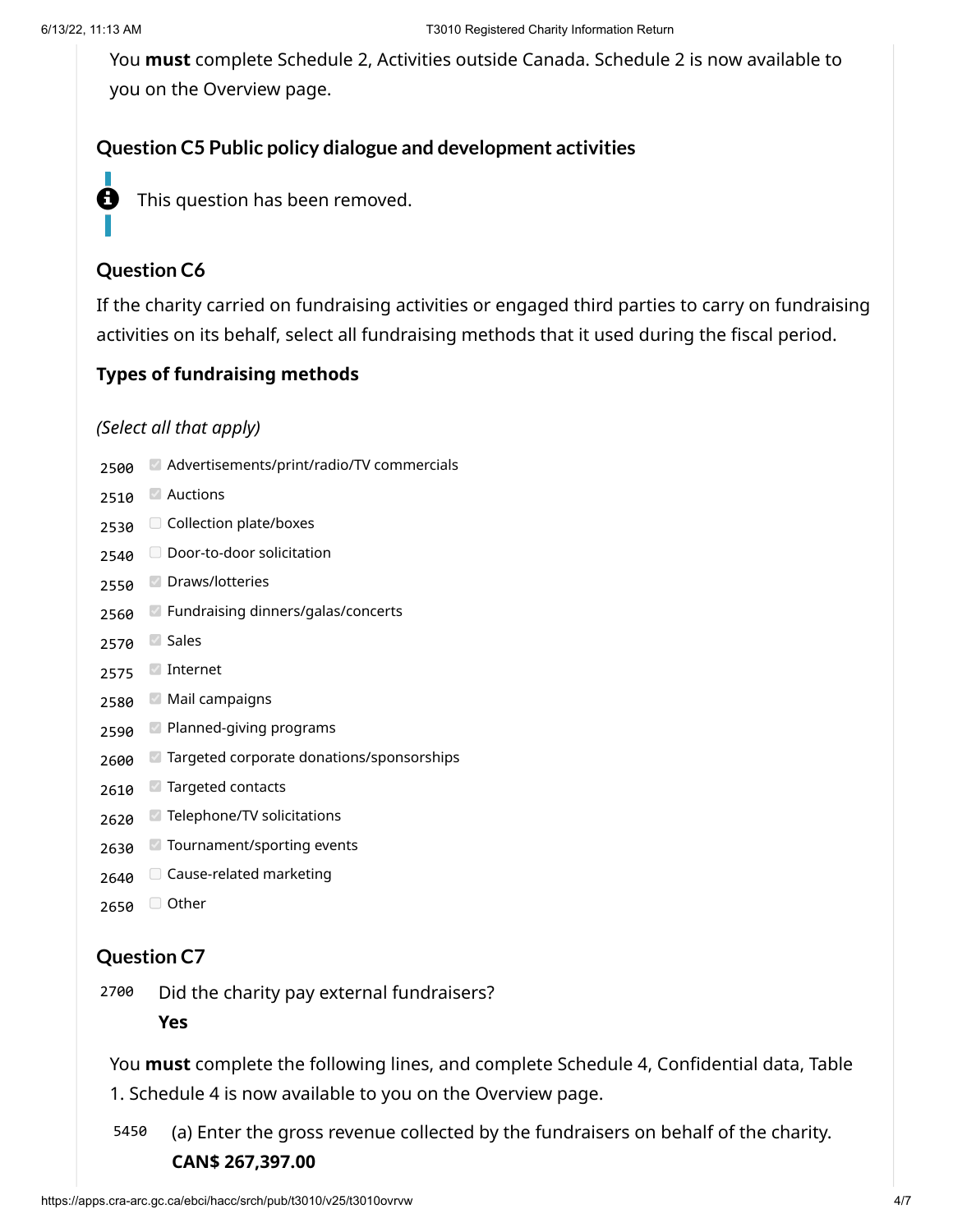5460 (b) Enter the amounts paid to and/or retained by the fundraisers. **CAN\$ 157,443.00**

#### **(c) Method of payment to the fundraiser.**

#### *(Select all that apply)*

2730 Commissions

- 2740 Bonuses
- 2750 Finder's fee
- 2760 Set fee for services
- 2770 Honoraria
- 2780 <del>□</del> Other
- 2800 (d) Did the fundraiser issue tax receipts on behalf of the charity? **No**

#### **Question C8**

3200 Did the charity compensate any of its directors/trustees or like officials or persons not at arm's length from the charity for services provided during the fiscal period (other than reimbursement for expenses)?

**No**

#### **Question C9**

3400 Did the charity incur any expenses for compensation of employees during the fiscal period?

**Yes**

You **must** complete Schedule 3, Compensation. Schedule 3 is now available to you on the Overview page.

#### **Question C10**

- 3900 Did the charity receive any donations or gifts of any kind valued at \$10,000 or more from any donor that was NOT resident in Canada and was NOT any of the following:
	- $\circ$  a Canadian citizen, nor
	- $\circ$  employed in Canada, nor
	- $\circ$  carrying on a business in Canada, nor
	- $\circ$  a person having disposed of taxable Canadian property?

**Yes**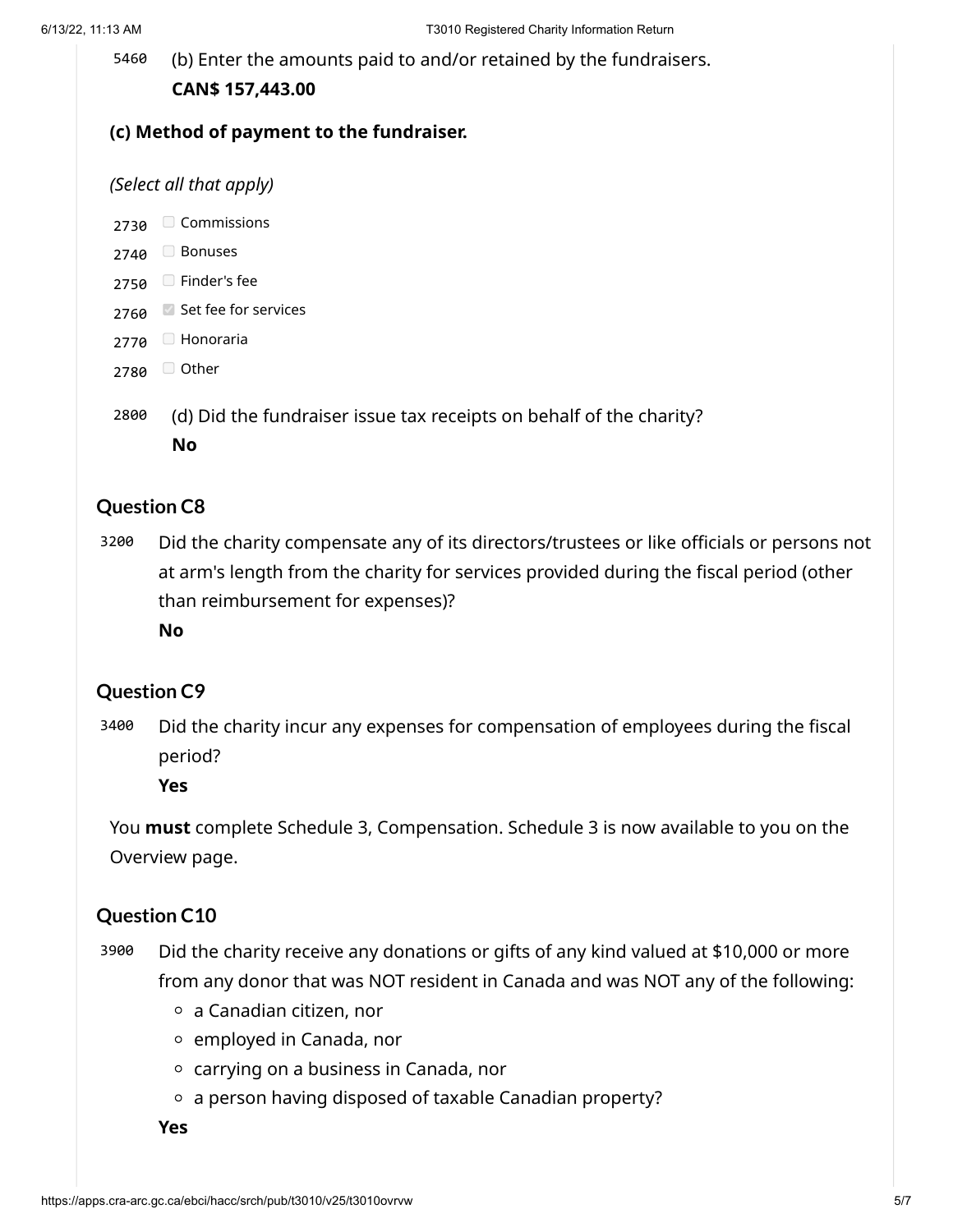You **must** complete Schedule 4, Confidential data, Table 2, for each donation of \$10,000 or more. Schedule 4 is now available to you on the Overview page.

## **Question C11**

4000 Did the charity receive any non-cash gifts for which it issued tax receipts?

**No**

## **Question C12**

5800 Did the charity acquire a non-qualifying security?

**No**

## **Question C13**

5810 Did the charity allow any of its donors to use any of its property? (except for permissible uses)

**No**

## **Question C14**

5820 Did the charity issue any of its tax receipts for donations on behalf of another organization?

**No**

# **Question C15**

5830 Did the charity have direct partnership holdings at any time during the fiscal period? **No**

 $\blacktriangledown$  Section D - Financial information

# **Determine which financial section to complete**

If **any** of the following applies to the charity, complete Schedule 6 instead of Section D:

Based on the criteria below, select one of the following:

a) The charity's revenue exceeded \$100,000.

b) The amount of all property (for example, investments, rental properties) not used in charitable activities was more than \$25,000.

c) The charity had permission to accumulate funds during this fiscal period.